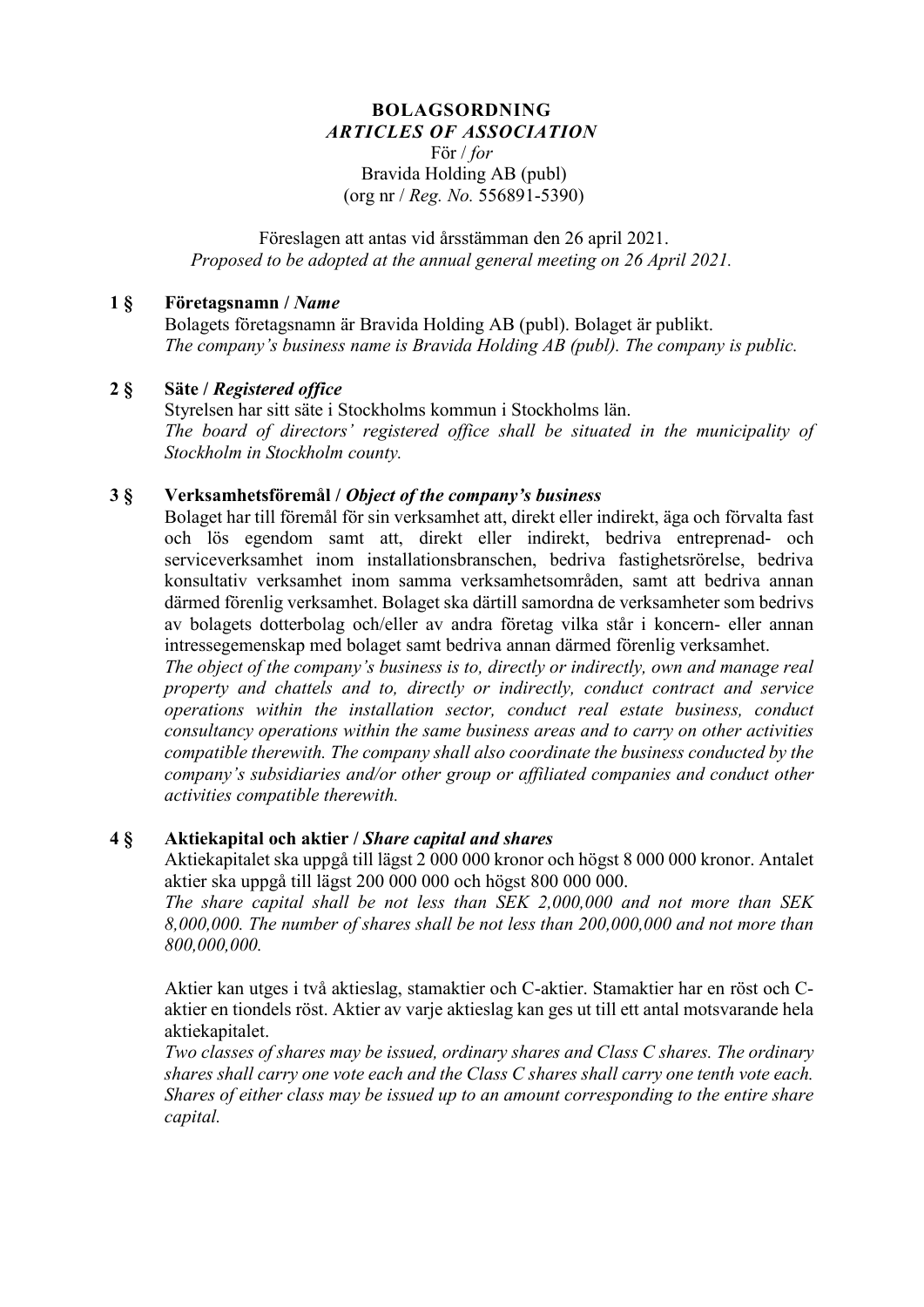C-aktier berättigar inte till vinstutdelning. Vid bolagets upplösning berättigar C-aktier till lika del i bolagets tillgångar som övriga aktier, dock inte med högre belopp än vad som motsvarar aktiens kvotvärde.

*Owners of Class C shares are not entitled to dividends. Upon the company's liquidation, Class C shares carry equivalent right to the company's assets as other shares, however not to an amount exceeding the quota value of the share.*

Beslutar bolaget att emittera nya stamaktier och C-aktier, mot annan betalning än apportegendom, ska ägare av stamaktier och C-aktier äga företrädesrätt att teckna nya aktier av samma aktieslag i förhållande till antal aktier innehavaren förut äger (primär företrädesrätt). Aktier som inte tecknas med primär företrädesrätt ska erbjudas samtliga aktieägare till teckning (subsidiär företrädesrätt). Om inte sålunda erbjudna aktier räcker för den teckning som sker med subsidiär företrädesrätt, ska aktierna fördelas mellan tecknarna i förhållande till det antal aktier de förut äger och i den mån detta inte kan ske, genom lottning.

*If the company resolves to issue new ordinary shares and Class C shares, against payment other than contribution in kind, owners of ordinary shares and Class C shares shall enjoy preferential rights to subscribe for new shares of the same class pro rata to the number of shares previously held by them (primary preferential rights). Shares which are not subscribed for pursuant to primary preferential rights shall be offered to all shareholders for subscription (subsidiary preferential rights). If the number of shares thus offered are not sufficient for the subscription on the basis of subsidiary preferential rights, the shares shall be allocated between the subscribers pro rata to the number of shares previously held and, to the extent such allocation cannot be effected, by the drawing of lots.*

Beslutar bolaget att emittera endast stamaktier eller C-aktier, mot annan betalning än apportegendom, ska samtliga aktieägare, oavsett om deras aktier är stamaktier eller Caktier, äga företrädesrätt att teckna nya aktier i förhållande till det antal aktier de förut äger.

*If the company resolves to issue new shares of either solely ordinary shares or Class C shares, against payment other than contribution in kind, all shareholders, irrespective of whether their shares are ordinary shares or Class C shares, have preferential rights to subscribe for new shares pro rata to the number of shares previously held to them.* 

Vad som ovan föreskrivs om aktieägares företrädesrätt ska äga motsvarande tillämpning vid emission av teckningsoptioner och konvertibler och ska inte innebära någon inskränkning i möjligheten att fatta beslut om emission med avvikelse från aktieägarnas företrädesrätt.

*What is set out above with regard to preferential rights shall apply mutatis mutandis in the event of issues of warrants and convertible debentures, and shall not limit the right to resolve upon an issue in with deviation from the shareholders' preferential rights.*

Vid ökning av aktiekapitalet genom fondemission ska nya aktier emitteras av varje aktieslag i förhållande till det antal aktier av samma slag som finns sedan tidigare. Därvid ska gamla aktier av visst aktieslag medföra rätt till nya aktier av samma aktieslag. Vad som nu sagts ska inte innebära någon inskränkning i möjligheten att genom fondemission, efter erforderlig ändring av bolagsordningen, ge ut aktier av nytt slag.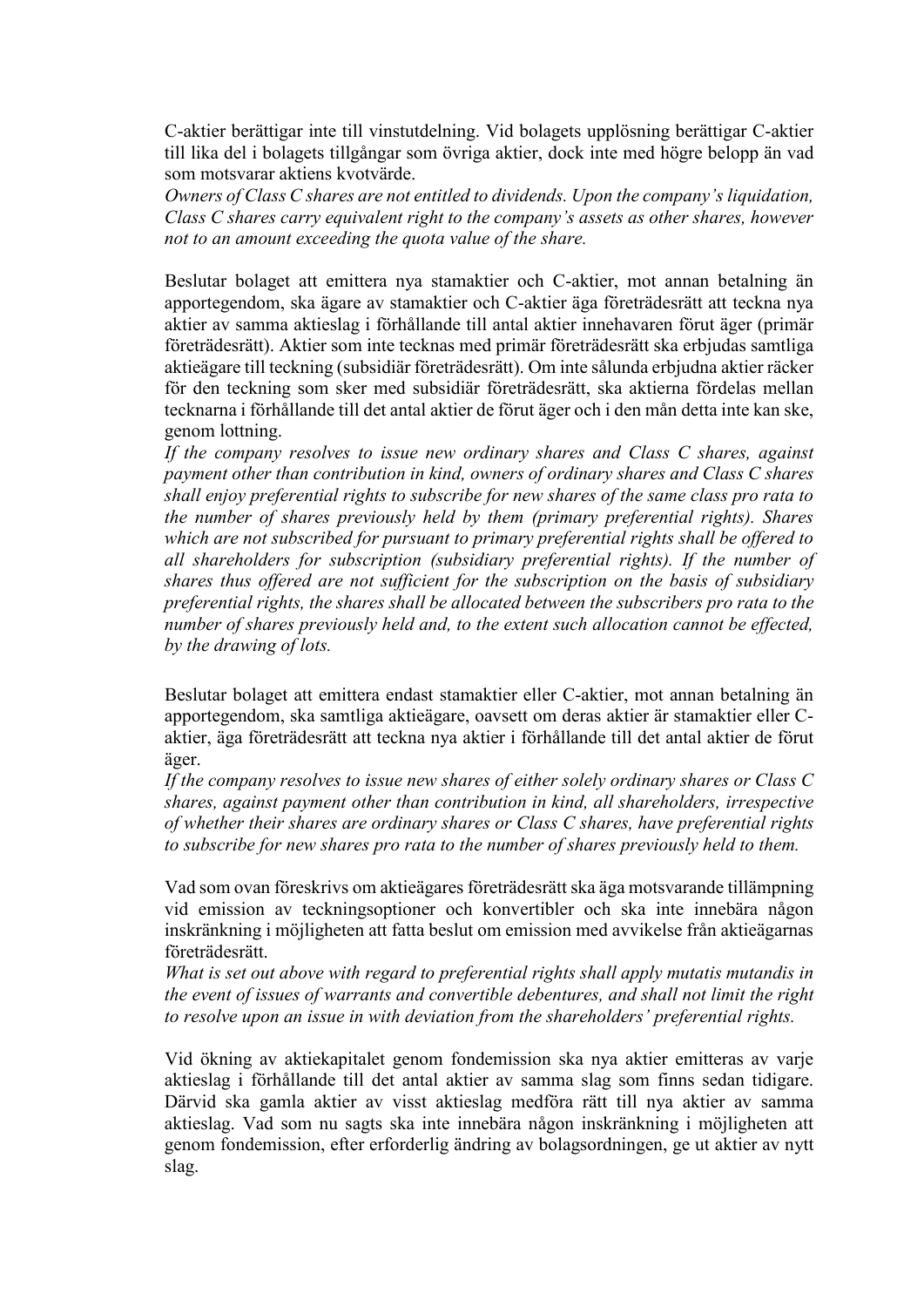*In the event of a bonus issue, new shares of each class shall be issued pro rata to the number of shares of the same class previously issued. In connection therewith, the owners of existing shares of a certain class shall entitle the holder to new shares of the same class. This shall not entail any restrictions on the possibility of issuing new shares of a new class by means of a bonus issue, following the required amendment to the articles of association.*

Minskning av aktiekapitalet, dock inte till mindre än det minsta tillåtna aktiekapitalet, kan på begäran av ägare av C-aktie samt efter beslut av bolagets styrelse eller bolagsstämma, ske genom inlösen av C-aktier. Begäran från aktieägare ska framställas skriftligen. När minskningsbeslut fattas, ska ett belopp motsvarande minskningsbeloppet avsättas till reservfonden om härför erforderliga medel finns tillgängliga. Inlösenbeloppet per C-aktie ska vara aktiens kvotvärde.

*Reduction of share capital, which in any case shall not fall below the minimum share capital, may, upon the request of an owner of Class C shares and a resolution by the company's board of directors or the general meeting, take place though redemption of Class C shares. A request from an owner of Class C shares shall be made in writing. When a resolution on reduction has been passed, an amount corresponding to the reduction amount shall be transferred to the company's reserve fund, if required funds are available. The redemption amount per Class C share shall correspond to the quota value of such shares.*

Ägare av aktie som anmälts för inlösen ska vara skyldig att omedelbart efter erhållande av underrättelse om inlösenbeslut erhålla lösen för aktien eller, där Bolagsverket eller rättens tillstånd till minskningen erfordras, efter erhållande av underrättelse att lagakraftvunna beslut registrerats.

*Following notice of the redemption resolution, holders of shares shall promptly receive payment for the shares, or, if authorization from the Swedish Companies Registration Office (Sw. Bolagsverket) or a court is required, following notice that the final decision has been registered.*

C-aktier som innehas av bolaget ska på beslut av styrelsen kunna omvandlas till stamaktier. Styrelsen ska därefter genast anmäla omvandling för registrering hos Bolagsverket. Omvandlingen är verkställd när registrering skett och omvandlingen antecknats i avstämningsregistret.

*Class C shares held by the company may, upon decision of the board of directors be reclassified into ordinary shares. Immediately thereafter, the board of directors shall report the reclassification to the Swedish Companies Registration Office for registration. The reclassification is effected when it has been registered and the reclassification been noted in the Swedish Central Securities Depository.*

# **5 § Styrelse /** *Board of directors*

Styrelsen består av tre till tio styrelseledamöter med högst fem suppleanter. Ledamöterna och suppleanterna väljs på ordinarie bolagsstämma för tiden intill slutet av nästa ordinarie bolagsstämma.

*The board of directors shall consist of three to ten members and not more than five deputy members. The directors and the deputy members are appointed at the annual shareholders' meeting and serve until the closing of the next annual shareholders' meeting.*

# **6 § Revisor /** *Auditor*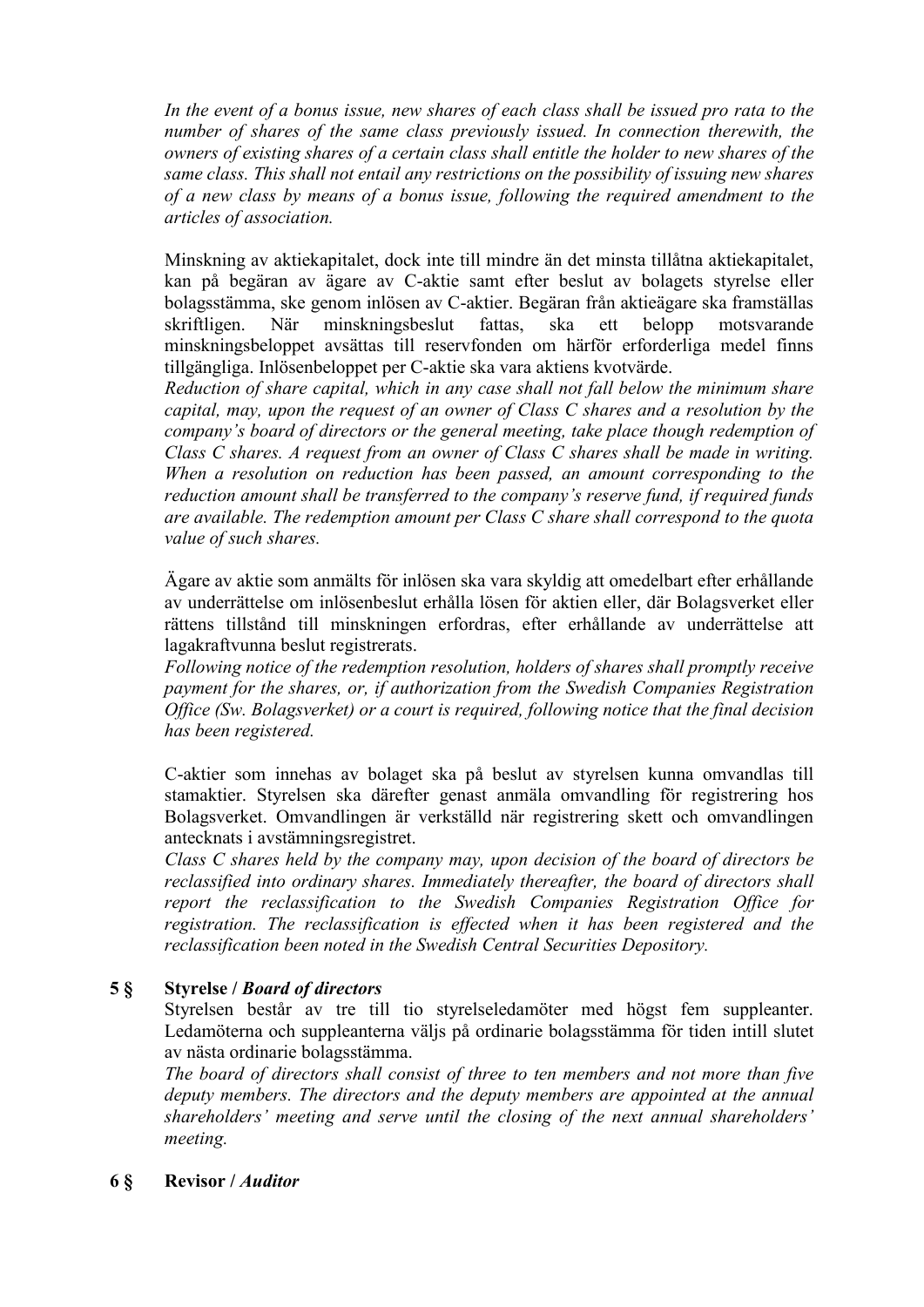Bolaget ska ha en till två revisorer med högst två revisorssuppleanter eller ett registrerat revisionsbolag.

*The company shall have one or two auditors and not more than two deputy auditors or a registered auditing company.*

## **7 § Kallelse till bolagsstämma /** *Notice of shareholders' meeting*

Kallelse till bolagsstämma ska skickas genom Post- och Inrikes tidningar och bolagets webbplats. Att kallelse har skett ska annonseras i Svenska Dagbladet.

*Notices of shareholders' meetings shall be issued by publication in the Swedish Official Gazette and shall be made available on the company's website. At the time of the notice, an announcement with information that the notice has been issued, shall be published in Svenska Dagbladet.* 

## **8 § Deltagande på bolagsstämma /** *Participation at general meetings*

En aktieägare får delta i bolagsstämma endast om aktieägaren anmäler detta till bolaget senast den dag som anges i kallelsen till stämman. Den dag som anges i kallelsen till stämman får inte vara söndag, annan allmän helgdag, lördag, midsommarafton, julafton eller nyårsafton och inte infalla tidigare än femte vardagen före stämman. Aktieägaren får vid bolagsstämman medföra biträden (högst två), dock endast om aktieägaren anmält detta enligt föregående stycke.

*A shareholder may participate in a shareholders' meeting only if the shareholder notifies the company of this no later than on the date stipulated in the notice convening the shareholders' meeting. The date stipulated in the notice convening the shareholders' meeting must not be a Sunday, any other public holiday, Saturday, Midsummer's Eve, Christmas Eve or New Year's Eve and must not be more than the fifth weekday prior to the meeting. If a shareholder wishes to be joined by proxy (not more than two proxies) at the shareholders' meeting, the number of proxies must be stated in the notice of participation.*

# **9 § Ärenden på årsstämma /** *Business at annual shareholders' meetings*

Följande ärenden ska avhandlas vid årsstämman:

- 1. val av ordförande vid bolagsstämman;
- 2. upprättande och godkännande av röstlängd;
- 3. godkännande av dagordningen;
- 4. val av en eller två justeringspersoner att justera protokollet;
- 5. prövning av om bolagsstämman blivit behörigen sammankallad;
- 6. framläggande av årsredovisning och revisionsberättelse samt, i förekommande fall, koncernredovisning och koncernrevisionsberättelse;
- 7. beslut om:
	- a. fastställande av resultaträkning och balansräkning samt, i förekommande fall, koncernresultaträkning och koncernbalansräkning;
	- b. dispositioner beträffande bolagets vinst eller förlust enligt den fastställda balansräkningen;
	- c. ansvarsfrihet åt styrelseledamöter och verkställande direktör;
- 8. fastställande av antalet styrelseledamöter och styrelsesuppleanter och, i förekommande fall, antalet revisorer och revisorssuppleanter;
- 9. fastställande av arvoden åt styrelsen och revisorerna;
- 10. val av styrelseledamöter;
- 11. val av, i förekommande fall, revisorer och revisorssuppleanter;
- 12. annat ärende, som ankommer på bolagsstämman enligt aktiebolagslagen eller bolagsordningen.